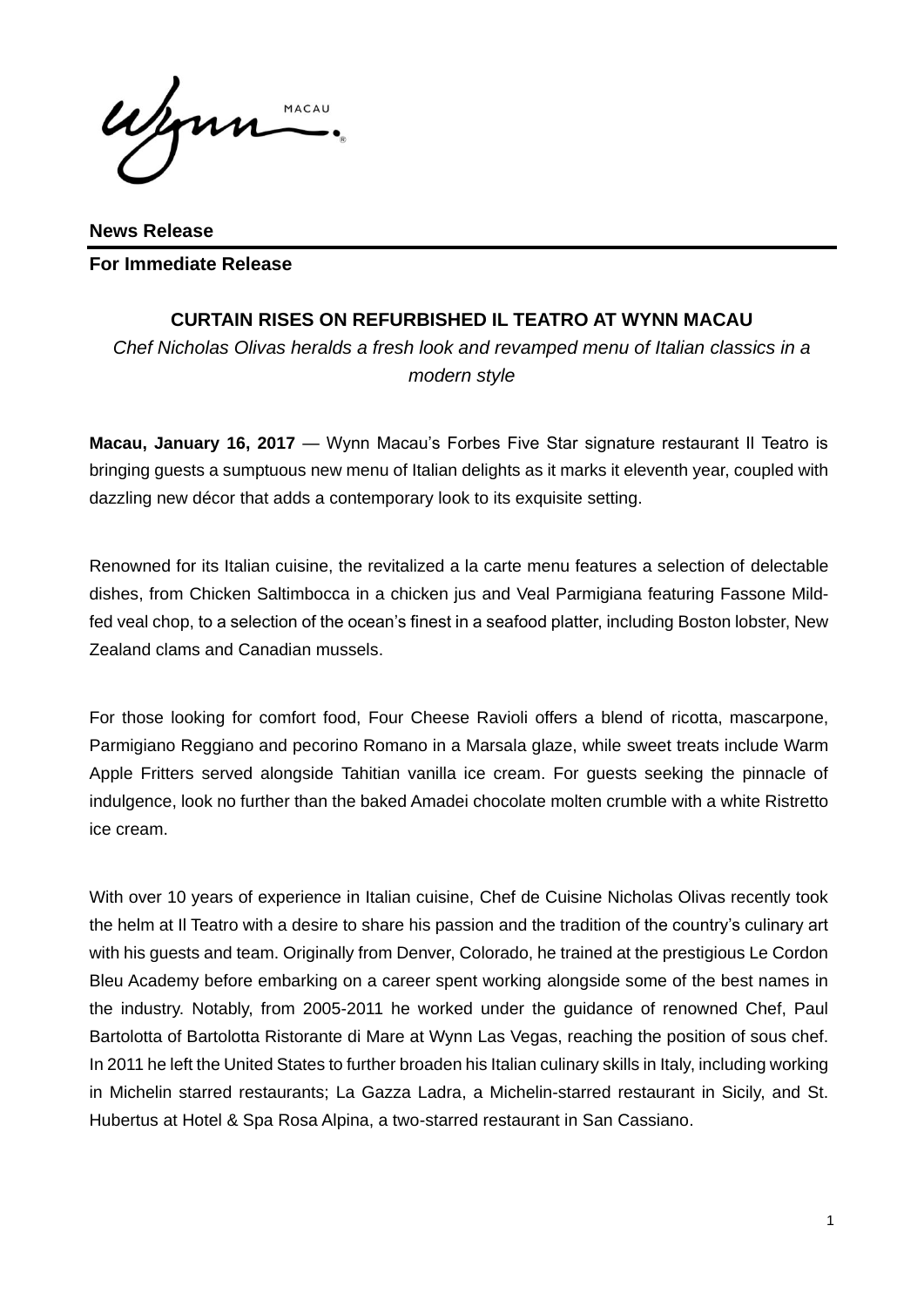Wynn MACAU

With the restaurant named after the Italian word for theatre, its revamped design takes as its inspiration the magnificent light & water shows that guests enjoy whilst dining. On entering the ground floor lift lobby, guests are greeted by an overscaled stone table that features a unique display of stone architectural artifacts, treasures and crystal glass sphere bubbles, evoking an archaeological dig in a lost underwater city.

Arriving in the main restaurant, the restaurant continues the underwater theme in a light & bright contemporary interior. The bright stripes on the walls represent sunrays passing & dissipating through water, creating vibrant colours surrounded by capiz shell bubbles. As the lights from the performance lake reflect around the space, the restaurant comes alive with vivid excitement, returning to a serene and tranquil space between shows. The lake's spectacular display of water, music, fire and light captivates guests on every visit, a feast for the eyes that perfectly complements the tantalizing new menu.

Il Teatro is open Tuesday to Sunday for dinner from 5:30 pm to 11:30 pm. For dining reservations, please contact (853) 8986 3663 or visit [wynnmacau.com/en/](http://www.wynnmacau.com/en/) for more information.

## **ABOUT WYNN MACAU**

Wynn Macau is a luxury hotel and casino resort in the Macau Special Administrative Region of the People's Republic of China with two iconic towers featuring a total of 1,008 spacious rooms and suites, approximately 280,000 square feet of casino space, over 54,000 square feet of retail space, eight casual and fine dining restaurants, two spas, a salon and a pool. The resort proudly boasts three distinct entertainment experiences, including Macau's only choreographed Performance Lake, blending lofty plumes of water, gracefully choreographed music from Broadway tunes to renowned Chinese songs, powerful LED lights and fire effects.

Wynn Macau is operated by international resort developer Wynn Resorts, recipient of more Forbes Travel Guide Five Star Awards than any other independent hotel company in the world. Wynn Macau is the only Resort in the world with 7 Forbes Five-Star Awards, garnering Five-Star awards for its hotel, restaurants and spas. Wynn Macau opened on September 6, 2006 and its second tower – Encore opened on April 21, 2010. For more information on Wynn Macau, visit [http://www.wynnmacaupressroom.com.](http://www.wynnmacaupressroom.com/)